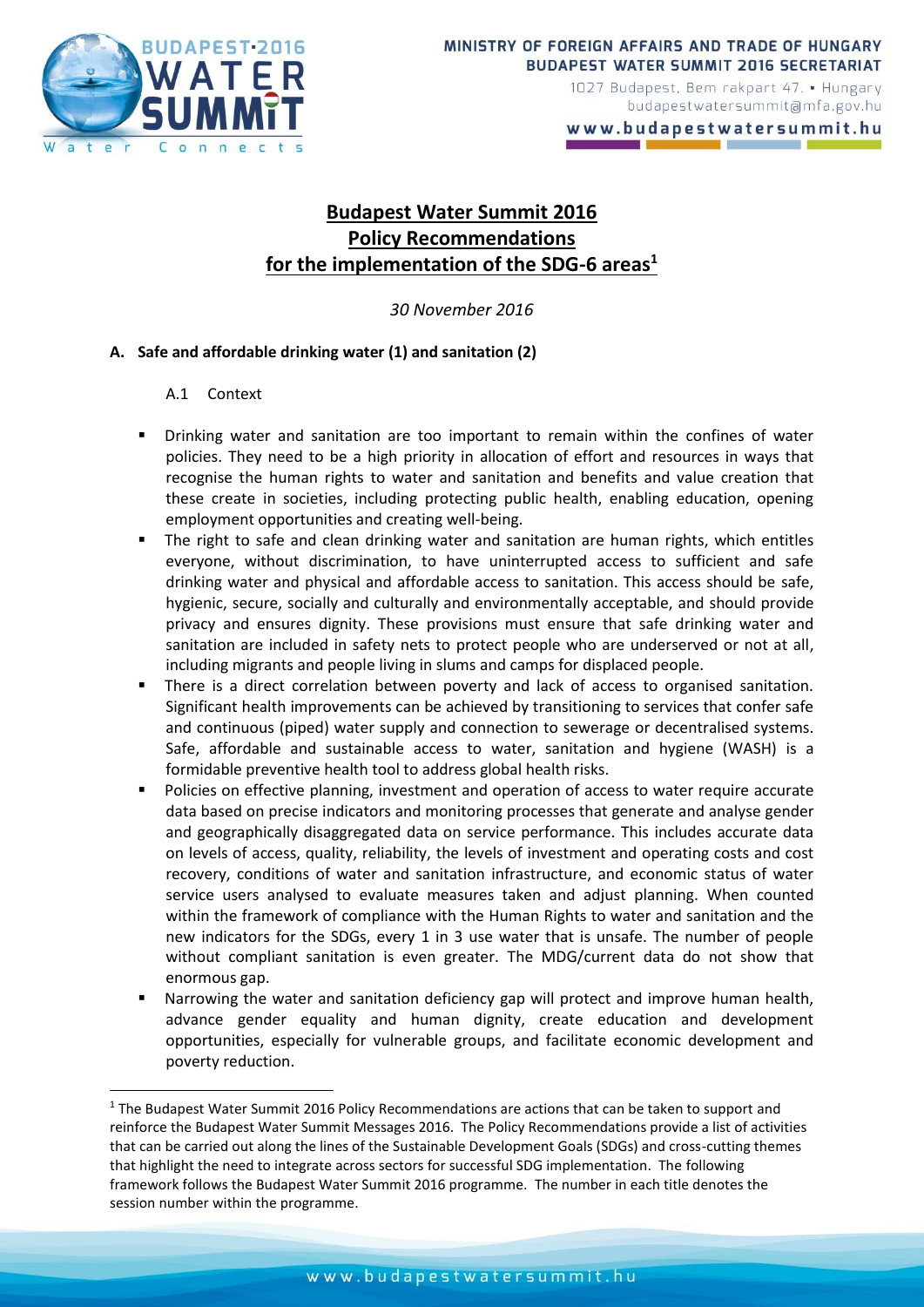

#### MINISTRY OF FOREIGN AFFAIRS AND TRADE OF HUNGARY **BUDAPEST WATER SUMMIT 2016 SECRETARIAT**

1027 Budapest, Bem rakpart 47. • Hungary budapestwatersummit@mfa.gov.hu

www.budapestwatersummit.hu

#### A.2 Policy recommendations

- Apply human rights based approaches to access safe drinking water. Universal, safe and reliable access to drinking water is a key objective of SDG 6 and of the human right to drinking water. National governments must ensure that all necessary efforts are made to fulfil this target. This requires increased efforts both in terms of investments and implementation. National governments should develop human rights based national roadmaps to achieve these, incorporating the normative and legislative framework at national levels.
- Provide efficient and appropriate technologies, financial resources and human capacity in the planning, design, budgeting and implementation of these services. These should include maintenance, finance, policy and institutional frameworks and the means at all levels to ensure sufficient, safe and affordable water and sanitation for all. Designs must respond to the needs based on assessments done together with all relevant groups, but especially vulnerable groups such as women and girls, the disabled, the aged and minority groups.
- Invest in, create, operate and maintain the hard infrastructure (dams, reservoir, treatment and distribution systems) and look for alternatives like nature-based/green infrastructure to meet the increasing demand for safe drinking water. Adequate operations and maintenance are equally essential. These tasks need to be supported with the appropriate skills and professionalism in management, operations and maintenance. Transfer of technology and know-how and regular training and capacity development need to be prioritised. Use of nonconventional water resources for both drinking and non-drinking purposes need to be examined further. These include desalinated brackish or sea water, reuse of used water, rainwater harvesting, to mention but a few options. Dry sanitation should also be considered, especially in the rural context.
- Provide demand- or needs-based capacity development that enable and empower users, community organizations and stakeholders, in order to enable informed choices. Clear and transparent information to all stakeholders is needed.
- Empower local agencies and ensure that they have access to the resources and expertise necessary to meet these obligations. The provision of access to safe drinking water and sanitation is normally a local responsibility.
- Apply realistic approaches to financial planning and cost recovery. This will be achieved by establishing the sustainable and viable business case for drinking water supply systems and services by managing the costs and ensuring predictable income including sustainable and reliable finance mechanisms that are earmarked for these services for the poor.
- Assess the affordability of drinking water supply for all relevant stakeholders. One example to achieve this is that national governments need to identify fit for purpose business models and cost recovery systems that enable sustainability and affordability over the long-term.
- Cover the whole life-cycle of providing water and sanitation services through user charges and/or taxes/tariffs, including investment, operation, maintenance and renewal.
- Improve willingness to pay for services by providing good services and educating and informing water customers. Disincentives and penalties for non-payers who can afford to pay need to be designed and applied.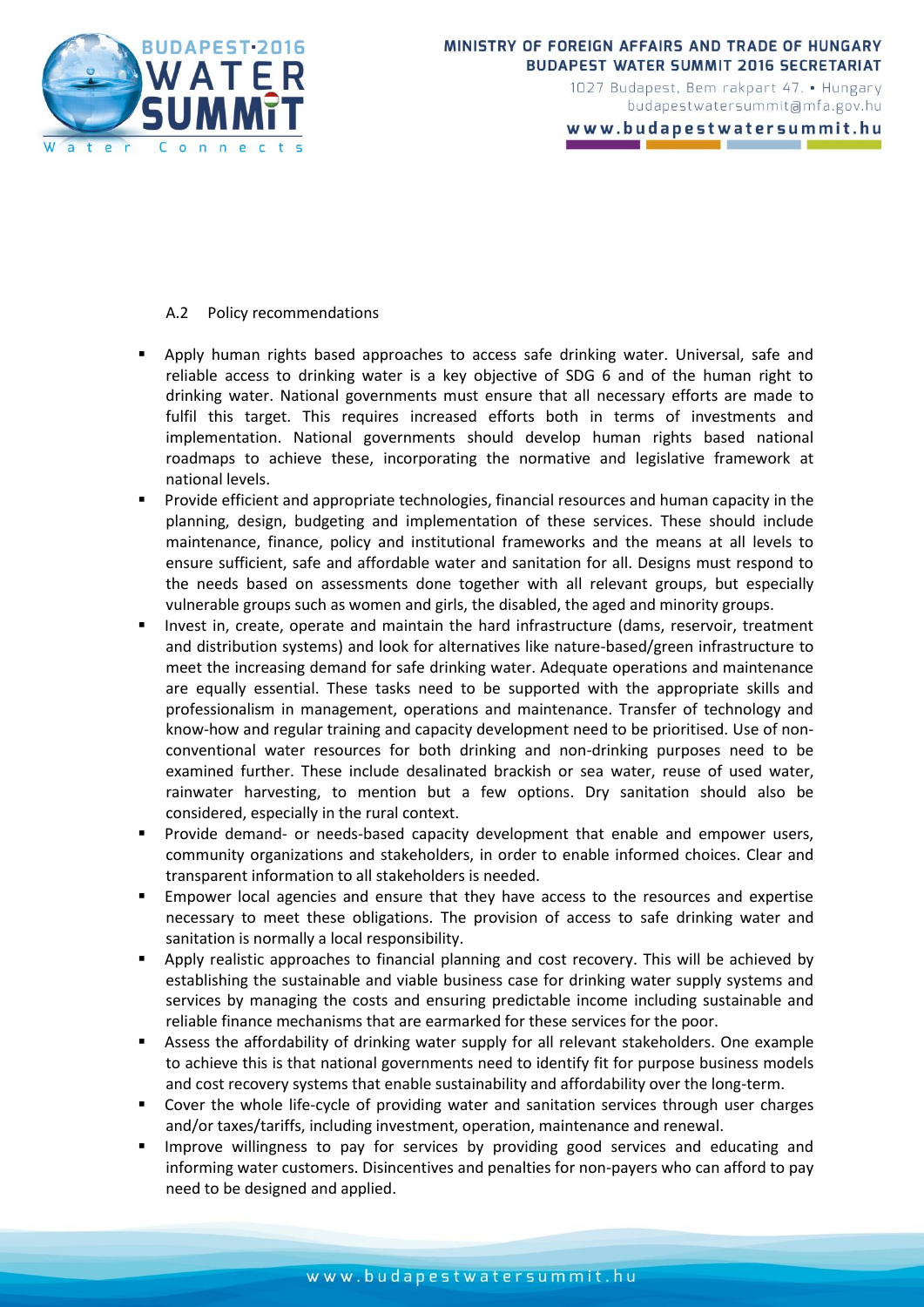

www.budapestwatersummit.hu

- Use pro-poor approaches to support those people who are unable to pay for a connection to the service. Specific water tariffs should be designed to accommodate disadvantaged or indigent groups. These can include banded or stepped tariffs, cross-subsidies and other approaches.
- Take into account when assessing peoples' capacity to pay and the bankability of projects, non-money income and in-kind contributions of households and communities for construction, connection and maintenance.
- Incorporate vocational training in developing countries, especially for women as part of the work plan for sustained installation, upkeep and maintenance of projects by the population themselves and eventually leading to paid jobs.
- Source selection and protection, pollution prevention and control, water reuse and recycling contribute to water loss reduction, and to increasing the resources available. The recovery or reuse of materials removed from used water, (such as energy and nutrients) should be encouraged along with appropriate legislation adapted to encourage this form of circular economy.
- Ensure that institutions such as schools and health centres have adequate and operating water and sanitation facilities. Sanitation is not a luxury or "consumption" but a necessary provision for health, economic activity and education for the society as a whole. These must be designed to be gender-sensitive and allow for proper hygiene and menstruation management. States should encourage all public institutions and private companies to provide water and sanitation facilities in the workplace. Water and sanitation services should be provided in camps for displaced people.
- Design and encourage credit facilities to invest in sanitation.

### **B. Water use efficiency (3)**

### B.1 Context

- Water scarcity is one of the greatest challenges of the  $21<sup>st</sup>$  century, and has been identified as one of the biggest societal and economic risks for the next decades. Addressing the issue of water scarcity and enhancing water efficiency go hand-in-hand.
- Water is wasted and lost along the entire value chain and in most sectors, including in agriculture, households and industries, for reasons ranging from negligence, water-inefficient processes, lack or quality of infrastructure, mismanagement and poor governance. Due to lack of inter-sectoral coordination, for example between water, agriculture and energy, decisions taken in a given sector can have an adverse impact on water availability and quantity and vice-versa, if not dealt with the interlinkages explicitly.
- Efficiency gains leading to water savings are possible in all agriculture sectors including crop production, livestock, fisheries, aquaculture and forestry; across the value chain; in domestic and industrial uses; and in capture, production, storage, and distribution systems, including a reduction in food waste.

Action is needed on both the supply and demand side of water management:

 From the supply side, it is essential to utilize all available sources: soil moisture, runoff, groundwater and treated used water conjunctively with rainwater and surface water. More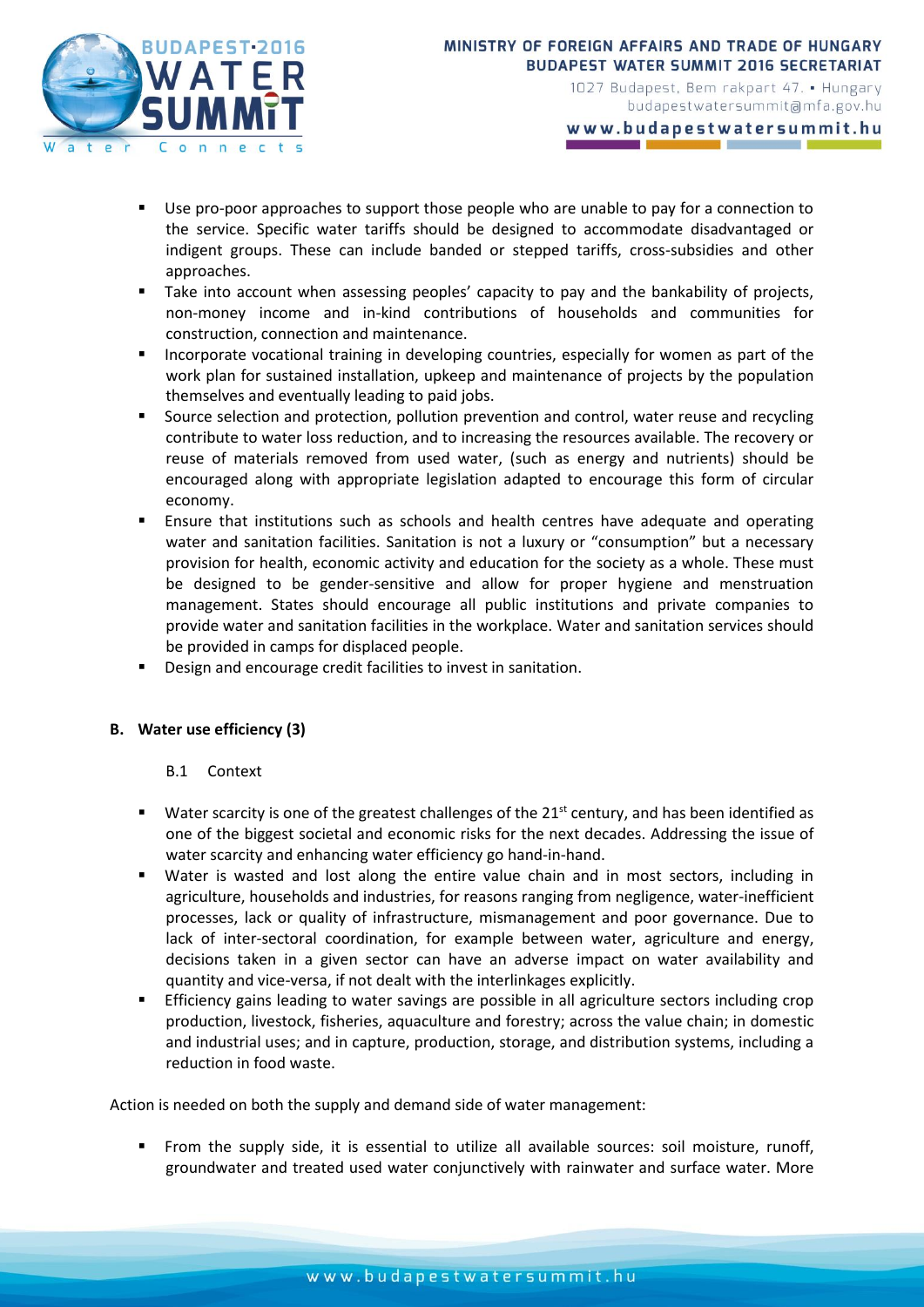

www.budapestwatersummit.hu

reuse and recycling of wastewater, including agricultural runoff has huge potential. Used water is an important, however underestimated resource.

 On the demand side, economic instruments are to be used both as a source of revenue to cover/recover part/some of the investment but also as a policy instrument to trigger behaviour change from farmers, producers, users, consumers, and decision makers in order to be able to address water scarcity effectively.

### B.2 Policy recommendations

Actions from decision-makers can be articulated around interconnected technical, economic and governance dimensions:

Scale up the implementation of technical solutions to foster water use efficiency across value chains, including transportation, storage, processing and consumption phases:

- Farmers are to be encouraged and motivated to increase farm-level efficiency using the right mix of technology, infrastructure and management.
- Act towards detection, monitoring, and stopping leakages and losses in water distribution and conveyance systems by municipal authorities and water service providers.
- Encourage farmers to use extension services to get information about the availability and benefits of improved crop selection; water-saving, drought resistant seeds; optimal cropwater requirements; and realize water savings in livestock, fisheries and aquaculture, including reuse, a result being limiting virtual water transfers.
- **Provide technological innovation and packages by scientific and professional communities** through, for instance, facilitating start-ups.
- **Provide, by the governments, the conditions for these technical solutions to be readily** available and affordable.
- **Emphasise the importance to invest in knowledge of the current and future generations,** ensuring that there is no knowledge gap but incremental knowledge reinforcing water use efficiency.

Use economic instruments to foster rational use of water resources, to collect needed revenues and to help trigger behaviour change from all water users:

- **Implement the polluter- and user-pays principles through setting and collecting sufficient** abstraction and pollution charges for surface, groundwater and for untreated used water discharge to encourage water efficiency and quality.
- Use economic instruments to catalyse needed finance for water and water-related infrastructure from drinking water supply to wastewater management and irrigation systems, including rehabilitation and modernisation.
- **Implement other measures such as subsidies, incentives and disincentives for ecosystem** services with careful consideration of cross-sectoral impacts.
- Take measures for the poor, smallholders and public interest, when using economic instruments and designing investment policies and programs; and strive for fairness, equity, and gender equality.

Encourage water governance systems that are adaptive and flexible to foster water use efficiency at all levels: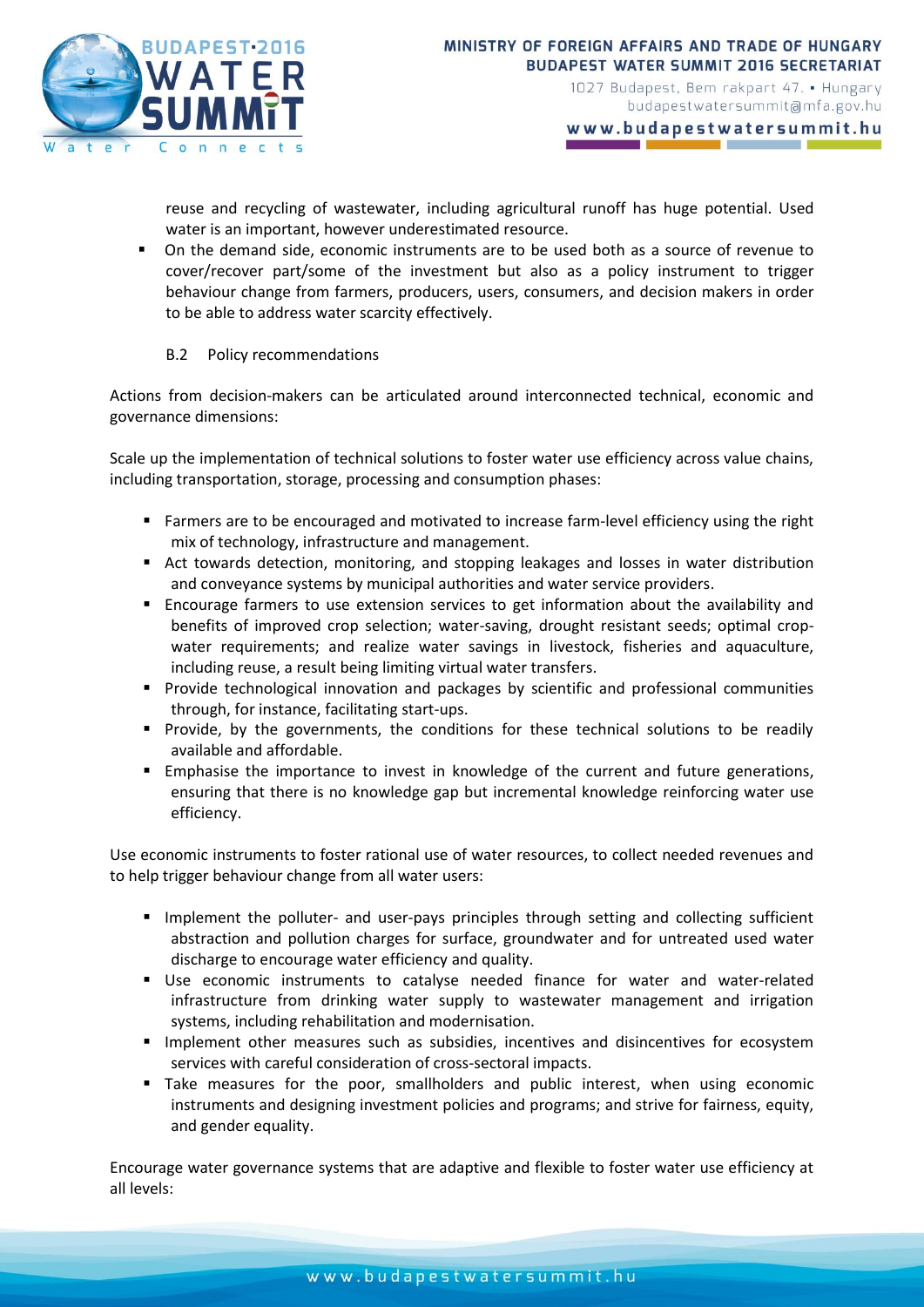

www.budapestwatersummit.hu

- Foster coordinated planning and management across water, land and soil at the relevant scale taking into account administrative, landscape and hydrological boundaries; including appropriate land tenure systems.
- Empower water user associations as mechanisms to manage water at the relevant scale.
- Raise the awareness of stakeholders on water risks and costs to save water across the value chain and to reduce food loss and waste.
- Encourage focused capacity development to deal with trade-offs, co-benefits and synergies and to support vocational training of smallholder farmers.

### **C. Integrated water resources management (IWRM) and infrastructure (4)**

### C.1 Context

- IWRM is a conceptual water management process of integrating stakeholders and resources horizontally and vertically, an efficient driver of social and economic development, and an internationally accepted way for efficient, equitable, and sustainable water management.
- **IMRM** is necessary to integrate multiple water uses and to connect multiple water users and other social sectors. It also helps address large challenges such as climate variability and water scarcity as a means to socio-economic development and advancement of other SDGs.
- The overwhelming majority of the world's disaster damages are water-related, therefore, water infrastructure is a critical component of disaster risk reduction and societies ability to adapt to changes.
- Water infrastructure is an efficient enabler of socio-economic growth. It is transformative. However, if inappropriately managed, infrastructure could also be responsible for a large portion of economic productivity loss in countries.
- With growing financing gaps, the world faces the need for new infrastructure and to address aging infrastructure.
- Investment in physical and institutional infrastructure is a primary means both to achieving social ends of reducing poverty and to managing climate uncertainties for social stability, resiliency and security.
- Future water infrastructure will be increasingly linked to issues of transboundary waters and must be integrative with other sectors.
- Risk reduction goes hand in hand with good governance the drain of corruption is a major barrier that has stalled infrastructure investment in the water sector.
- There is an urgent need to address issue of sound governance of the subsurface space, which contains not only 97% of the planet's accessible freshwater, but also is a key host for climate adaptation – as a store for water – as well as storage and withdrawal of thermal resources, impacts of shale gas disposal of carbon gases and sequestration.
- It is necessary for the integrated water resources management approach to be coordinated with the development of infrastructure for more efficient achievement of the sustainable development goals.

### C.2 Policy recommendations

 Combine IWRM and infrastructure design and operation for major opportunities to increase flexibility and water management options.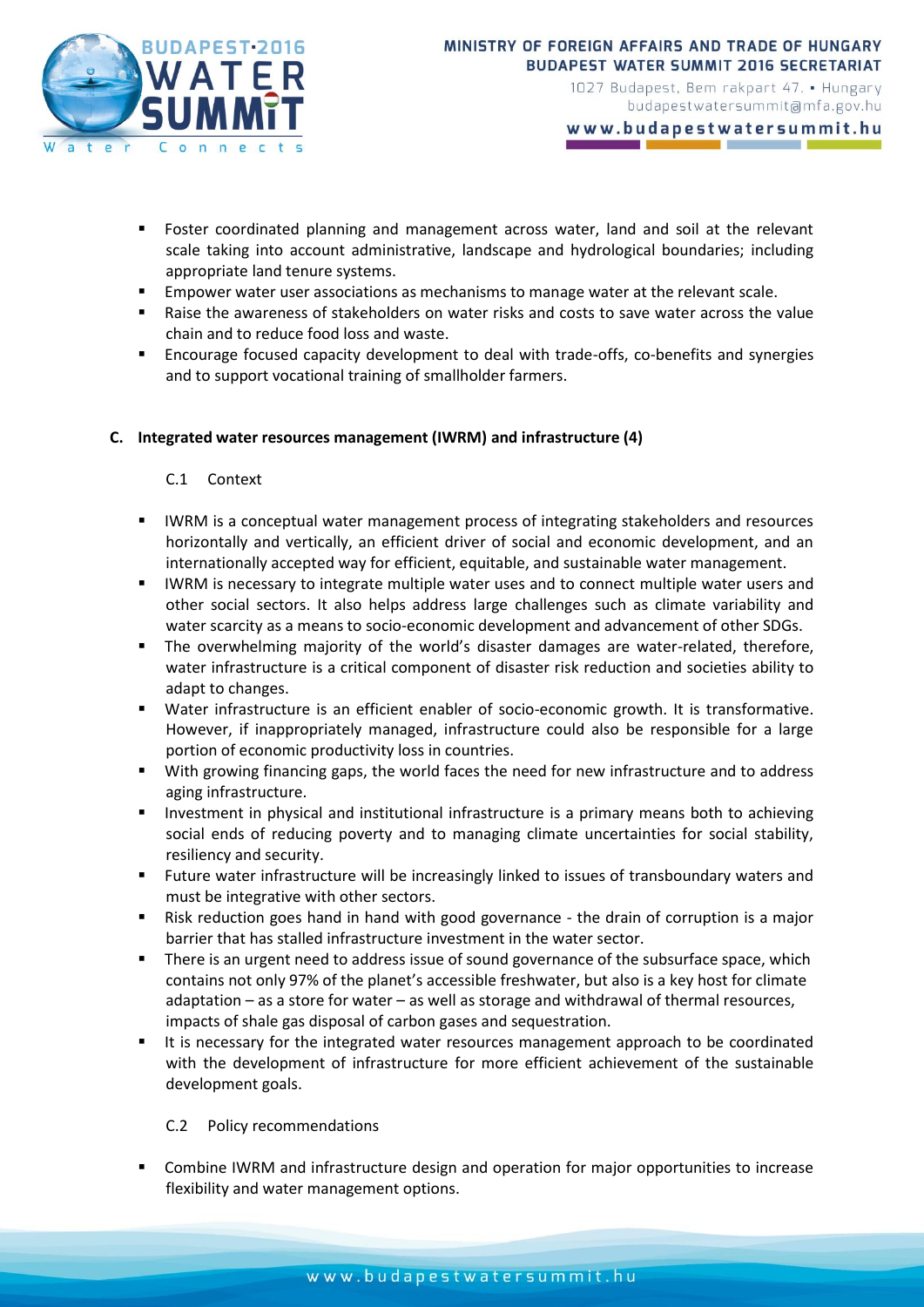

www.budapestwatersummit.hu

- Put storage, multi-purpose reservoirs in a sustainable manner as well as non-structural methods, at the center of societies' ability to secure water supply for its multiple uses and to adapt to water related risk-projected impacts of climate change.
- View investment in hard infrastructure in a complementarity manner with green infrastructures (including wetlands, healthy soils and forest ecosystems), which also provide clean drinking water.
- Carry out cost-benefit assessment on proposed infrastructures and include new methods of combining non-monetary and monetary values; and should assess the distribution of benefits and costs geographically and over time; as well as it should use new methods of collaborative modelling and shared vision planning.
- Use water that crosses sovereign or jurisdictional boundaries to build cooperation versus generating conflicts.
- Frame negotiations through transboundary water infrastructure investment and management to jointly create benefits versus fighting over allocations of water, achieving joint basin operating rules, planning and management of transboundary waters.
- **EXECT:** Link IWRM to water diplomacy for prosperity and peace.
- **Investigate the relationship between policy objectives and appropriate systems for cost** recovery, as unrealistic approaches are still taken.
- Increase investments for water and sanitation in the short- and medium-term.
- Strengthen cooperation, including with youth, and accept the principles of fair and equitable use and no harm in the transboundary context.
- Make an effort to increase the levels of financing and to diversify the sources of financing.
- Supplement capital intensive centralized infrastructure investments in water supply, wastewater collection and treatment, and water reuse with new alternatives such as modular semi-central approaches, integrating with energy and waste management.
- Raise awareness and information exchange on possibilities to get benefits from IWRM so that people may be willing to participation in the process of water resources management.
- Establish a guiding process of pragmatic and enabling laws, policies, strategies, and plans for practicing the integrated water resources management incorporating infrastructure development.
- Emphasize the implementation of IWRM plans, particularly based on adaptive strategies for the change of complex context with respect to economy, society, and environment.
- Set out community- and project-based local IWRM to understand and experience the nature of IWRM and extend the knowledge to national and river basin IWRM.
- **Promote the investment in demonstrative projects for solving problems associated with** stakeholders' priorities by integrating across scales and sectors, and proving each stakeholder's benefits through data analysis.
- Promote high-level political involvement to make stakeholders be mobilized and convened for the agreement on strategies and plans, and a robust institutional framework to decentralize decision makings.
- Establish green infrastructure watershed "banks" comprising natural ecosystem-based assets that would be identified and employed in water delivery systems designed for long-term, cost-effective human use.
- Foster an accelerated global research and solutions program on coupled human-environment engineered systems to attain universal, human water security through well-functioning, integral environments.
- Establish partnerships between young people and experienced professionals to strengthen not only youth, but the whole water sector to face current and future challenges.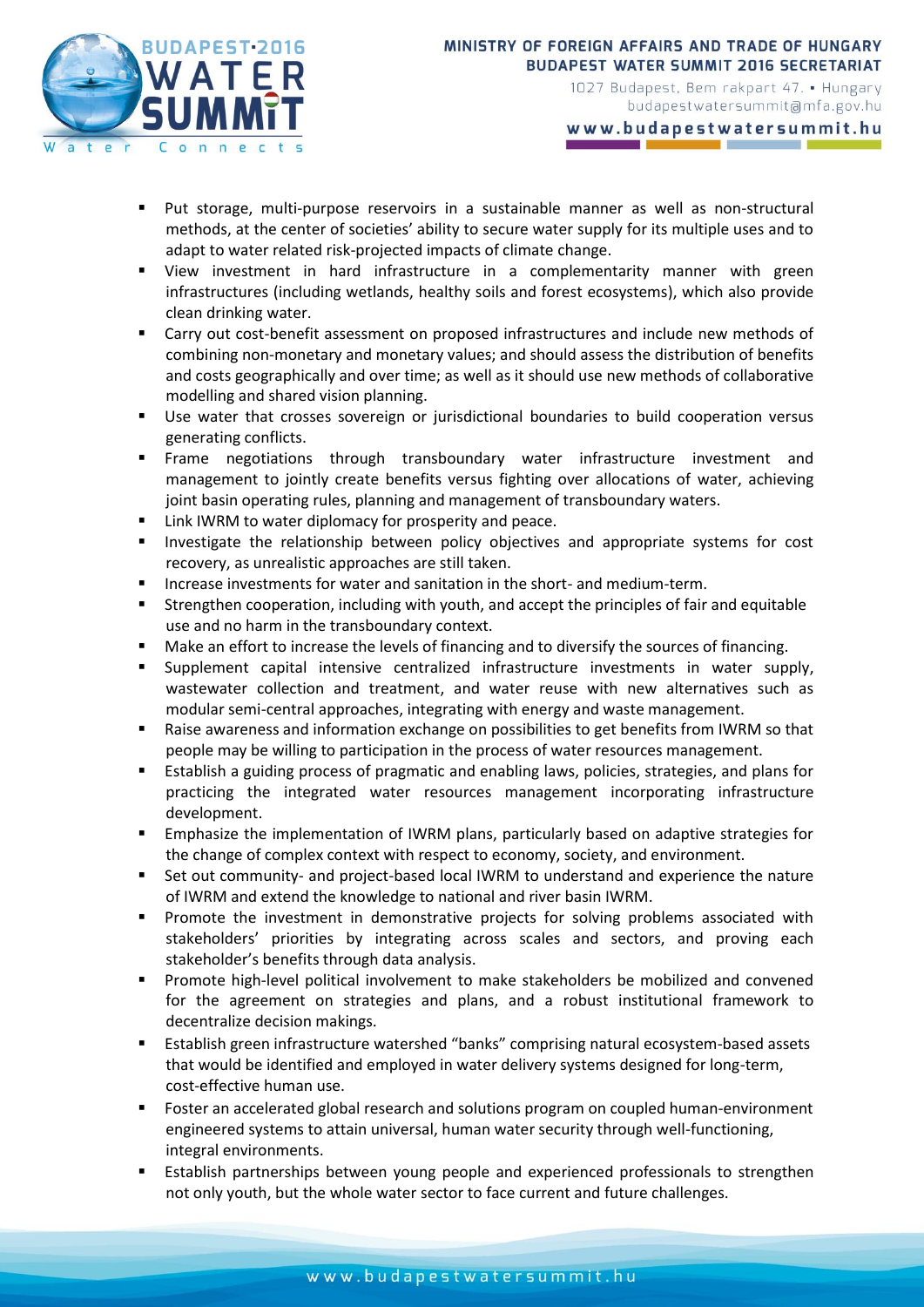

www.budapestwatersummit.hu

### **D. Water quality (5) and ecosystems (6)**

#### D.1 Context

- Water is the vital natural resource that forms the essential platform of all dimensions of sustainable development, including ecosystem services. Healthy freshwater ecosystems are global reserves for life on earth.
- Without integrated management of land, water and air, which in themselves encompass energy and food, none of the objectives of the 2030 Agenda can be accomplished.
- In the 20th century, the Earth became the "Chemical World" with millions of synthetic compounds, chemical fertilizers and pesticides, cosmetic and pharmaceutical residues, endocrine disruptors, hormones released uncontrolled onto the planet. Water carries these into natural cycles with and through various fluxes, including the food chain. High energy and costly state of art water treatment technologies is required to partly or fully eliminate these pollutants.
- Water pollution is even more dangerous and urgent to overcome than air pollution, but today few people recognise this. As water scarcity grows, pollution makes it even scarcer. Water pollution and atmospheric pollution contribute to and amplify each other. This includes agricultural, urban, industrial and atmospheric pollution of water.
- **Bad water quality is limiting safe water use and threatens the integrity of freshwater** ecosystems. Unless safeguarded and remedied water quality will gradually become the determining factor of water scarcity.
- There are still many missing links between agriculture, food safety and water quality, mining and human economic activities, sanitation and health, particularly if the effects on irrigation agriculture on food safety and human health are considered. Climate change also adds several layers of complexity.
- Ecosystem services and safeguarding water quality need management of water and land approaches that are sustainable.
- **There are many inherent challenges. Many countries do not consider investment in green** infrastructure as part of capital expenditure. An issue to resolve is how the cost of maintaining the green infrastructure can be recovered.
- Some argue that the "soft path," or behavioural management is the best approach and even the most democratic. Primary reliance on demand management can be dangerous; especially where there is little water availability. In fact, one can argue that the investment in water infrastructure provides more social resiliency as it buys time and space for people to continue living and coping with and recouping from, water related disasters.
- It is increasing social resiliency and giving alternatives that is critical to prepare for social impacts of uncertain future events.

### D.2 Policy recommendations

- Prioritize environmental/ecological flows allocation as an essential piece in any water allocation system.
- Position ecosystems as the objective function (with benefits-services) rather than as a constraint (regulations, fines) in planning-implementation processes.
- Reduce water pollution from untreated wastewater discharges.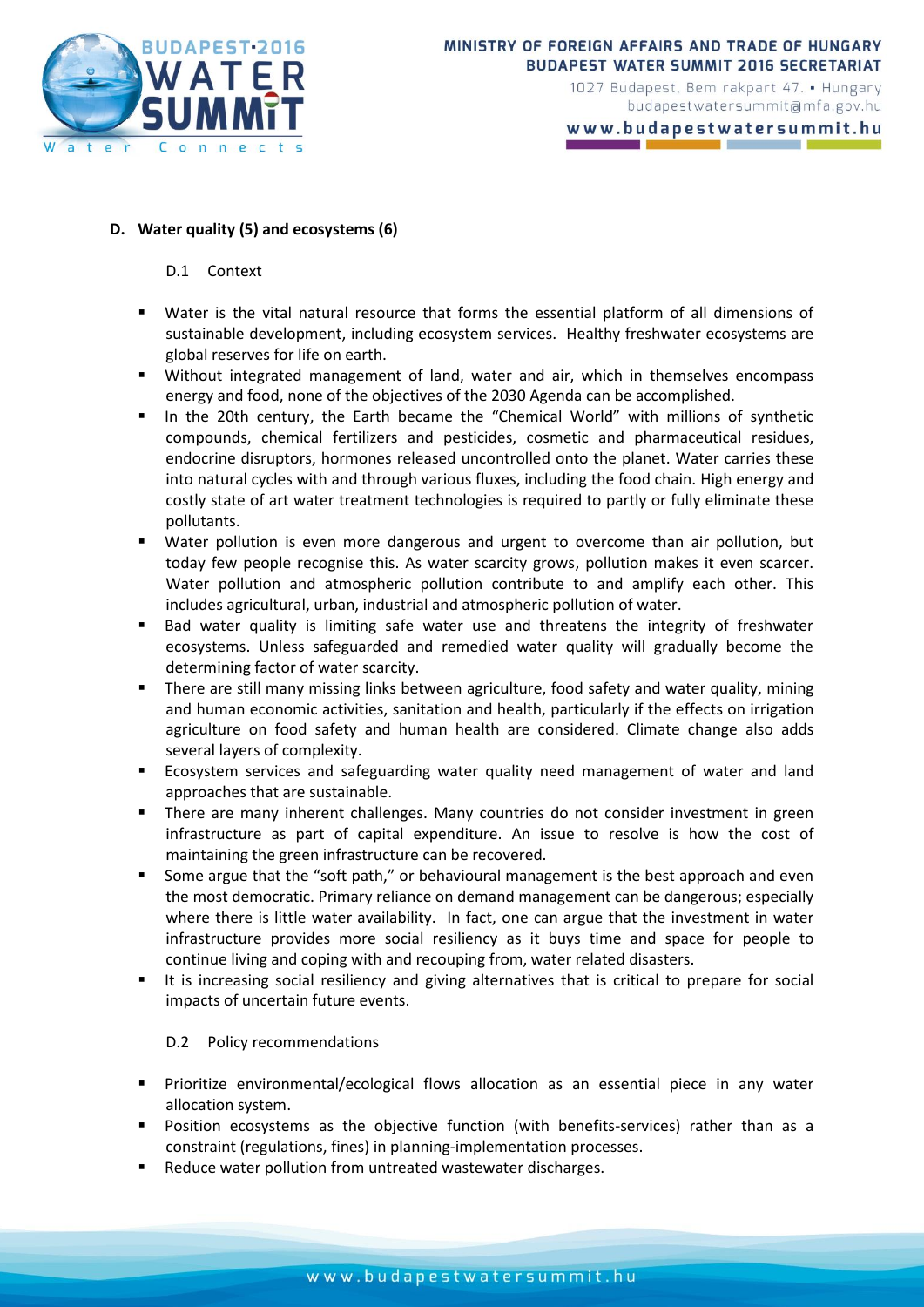

budapestwatersummit@mfa.gov.hu

www.budapestwatersummit.hu

- Reduce diffuse source pollution in agricultural, forest and rangelands by appropriate sediment, nutrients and pesticides control. Develop and test innovative and low cost technologies such as water-free sanitation, to be applied in emerging and hitherto unserved urban agglomerations.
- Minimize the use of water as transport medium of nutrients and pollution from human settlements and production systems into the natural cycles of materials and resources. Focus on the whole water and wastewater cycle needs to be imminent in all efforts to improve ambient water quality. The private sector, especially industries, plays an important role. Already proven initiatives such as the Water Stewardship approach need to be further developed and mainstreamed.
- Improve wastewater treatment at all levels of catchment scale, which is critical for improved water quality.
- **Increase point and diffuse water pollution management to protect both marine and** freshwater ecosystems.
- Make commonplace high technology engineered solutions at high concentration pollution sources (mining sites, industries, big cities).
- Assign biodiversity refuge areas to protect endangered aquatic species. Biosphere reserves may also serve in that function.
- Provide payment for watershed services as financial mechanism to restore ecosystem services. Individual private investments fail to address the downward stream externalities. Public water funding can be used to tackle such problems and connect downstream beneficiaries to upstream land stewards, particularly in covering capital expenditure and insurance, operating expenses. This may catalyse further investment on green infrastructure.
- Factor in all costs of 'grey only' solutions i.e. longer environmental and societal costs are often not sufficiently enough considered in current practice.
- Discontinue the one-sided development philosophy of "impair and then repair" which characterized most of the water resources development of the 20th century.
- Encourage behavioural change so that humanity can maintain its life support systems through sustained functioning of aquatic ecosystems.
- **Provide maximum protection for areas and water bodies needed to preserve the gene pool** of aquatic life.

## **E. Climate and disasters (7)**

### E.1 Context

- Water plays a key role in the climate system. The impacts of climate change are now felt through changes in the increase of water related extreme events, such as torrential heavy rainfall and mega floods; decadal droughts; high sea level; gigantic tropical cyclones and other hydrometeorological phenomena with increasing frequency and intensity.
- Climate change together with social, economic and environmental vulnerability aggravates the negative consequences of the intensified water hazards. Losses due to disasters are increasing in both developed and developing countries (the occurrence of climatological, hydrological and meteorological disasters increased by three times since 1980).
- There is still a gap between the knowledge generated by the science community and the actions to be taken by society, especially the decisions and designs by policy makers and practitioners. There is a need to bridge this gap, to re-examine the basic planning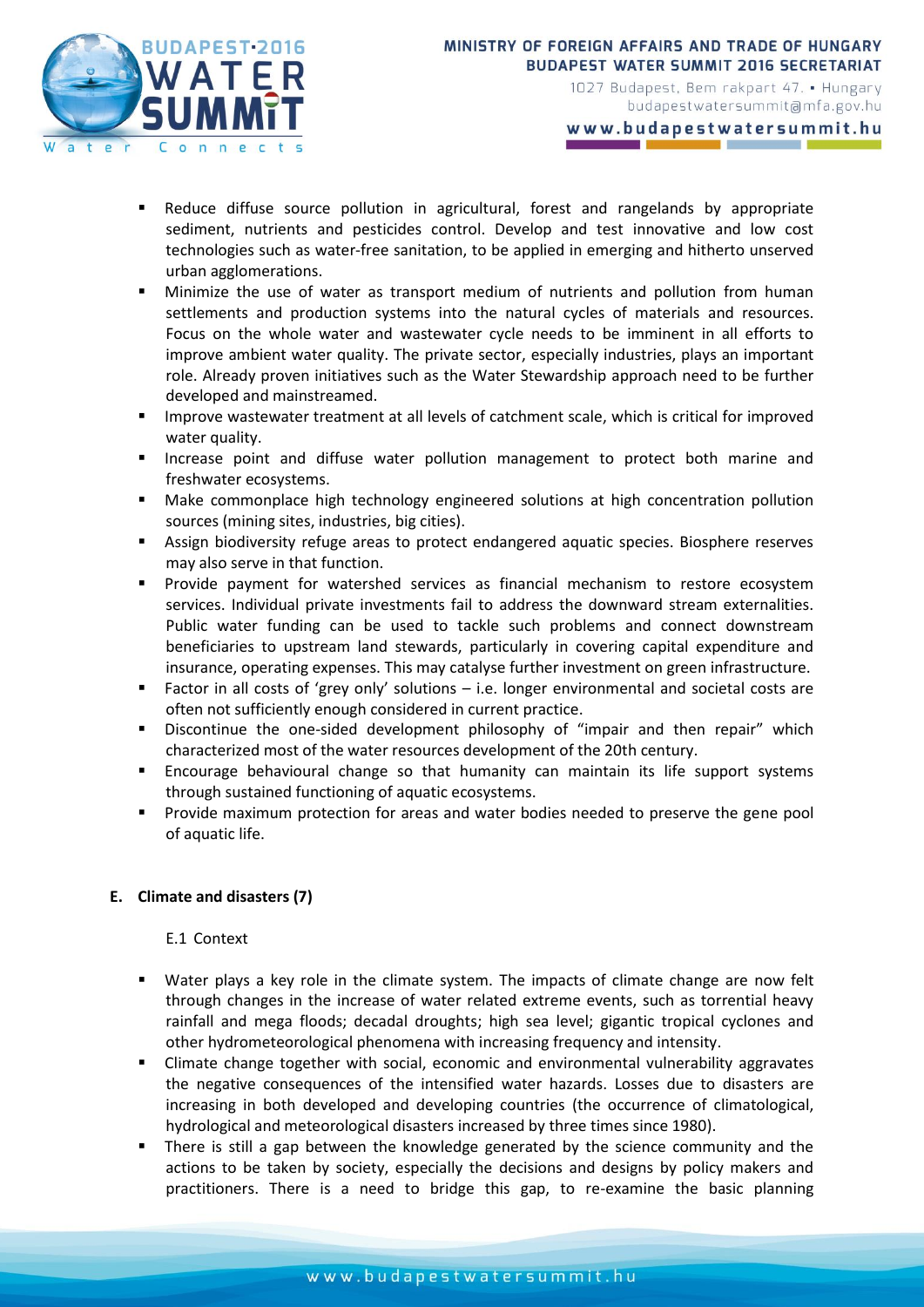

www.budapestwatersummit.hu

methodology, and to reduce the gestation period from scientific finding to practical implementation.

 Climate change and its uncertainty can undermine the performance of physical infrastructure, and high capital investment requirements create the risk of misallocation of capital if or when actual conditions fail to coincide with projections.

E.2 Policy recommendations

- Identify, visualize and evaluate under-recognized water-related disaster risks, by taking a holistic view of the changes in hazards, vulnerabilities and exposures arising from societal and environmental pressures, and by constantly raising political and public awareness and preparing for effective emergency response and rapid recovery.
- Support society via science by deepening the understanding of changing hazards, improving ability to anticipate future emergencies and assess their impacts, and converting scientific knowledge to actionable information. Innovative technology is expected to provide critical information to society.
- **Incorporate mitigation and adaptation efforts on water in climate change agreements.**
- Strengthen national platforms for water-related disaster risk reduction, and encourage or enable scientists and practitioners to work closely with relevant stakeholders in locally relevant contexts and language.
- Build relevant data archive that accelerates scientific efforts to improve the use of climate projections for countries, river basins and cities, quantify and reduce the related uncertainty, and anticipate future events with greater accuracy.
- Share climate change knowledge as a "public good" throughout the world. Under this consensus, a two-way flow of data, information and knowledge between scientific and socioeconomic communities should be established across local, national, regional and global levels.
- Enhance cooperative efforts by scientists and practitioners for effective use of climate projections towards sound decision-making, balanced planning and steady implementation.
- Develop common, compatible and standardized water-related disaster metrics and indicators. They should be used to accelerate international cooperation and help countries identify the most impactful ways for bringing resources to a disaster, its risk reduction and the response. Integrated analysis should be strengthened at a level of detail that supports effective planning and implementation.
- Commit to no-regret investments by planning for incremental adaptation actions in tandem with improving climate projections, and by using an appropriate mix of structural and nonstructural measures.
- Revise infrastructure planning methods that is based on historical statistics.
- Engage the investor community (private and public) sectors. It is necessary to ascertain ways to evaluate level of risks among different countries and regions; make informed investment decisions; understand value returns on investments; mobilize to secure the necessary funding; and ensure that it is utilized efficiently, transparently and democratically.
- Establish a national platform in each country for scaling up community of practices into nation-wide solutions and publishing a water-related disaster report periodically, which should contain disaster records, statistics, analysis of the current status, the records of disaster-related activities, and the progress in disaster policy making. Researchers of each country should actively engage in these efforts and provide advice that matches the needs of practitioners.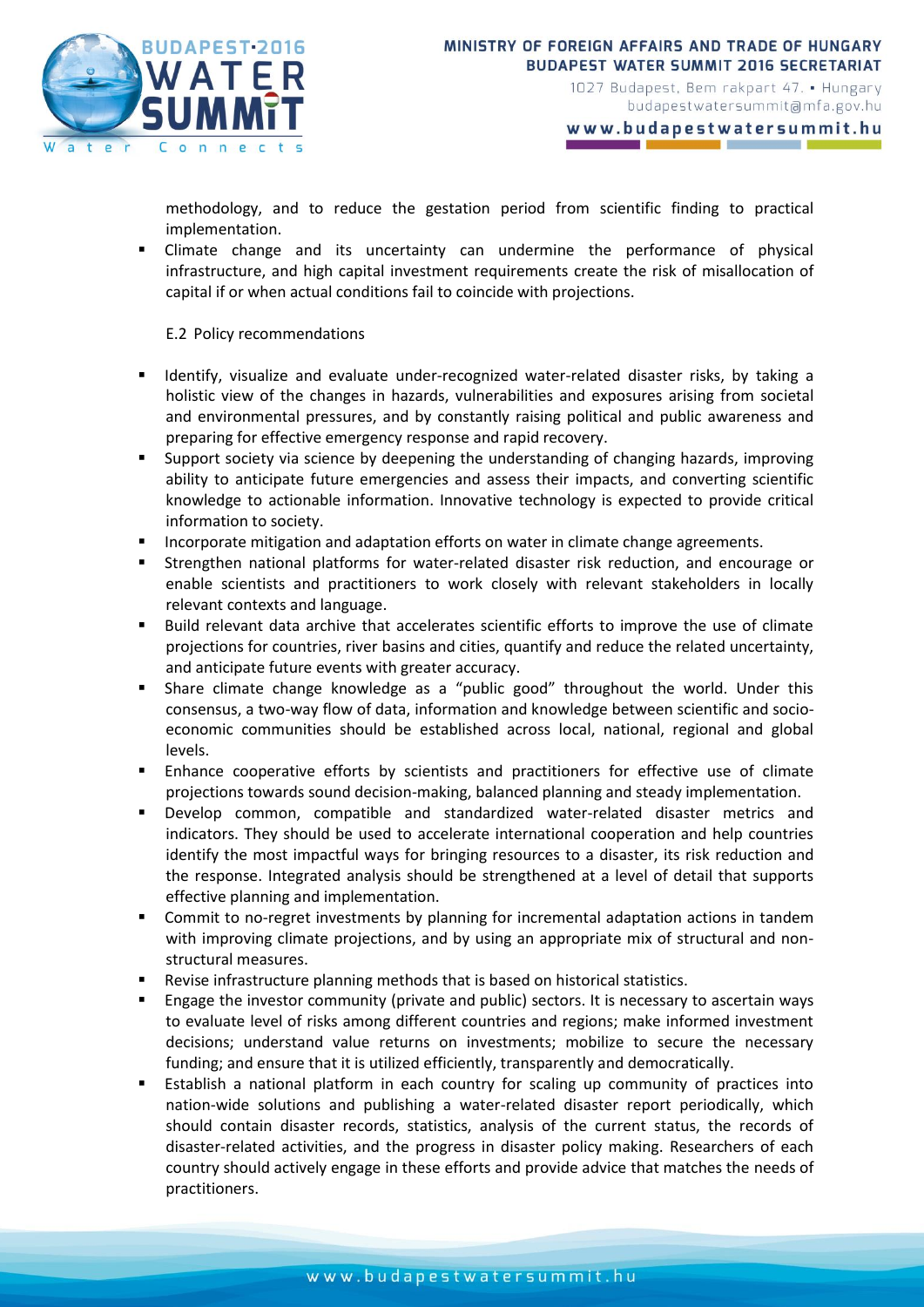

www.budapestwatersummit.hu

- Facilitate dialogue among all stakeholders exposed to water-related risks at local, national regional and global levels, and share lessons learnt and good practices in disaster risk reduction.
- Strengthen existing United Nations mechanisms for reliable international assessment, in which the status of scientific and technological knowledge on water-related disaster risk, resilience and the progress towards a safe and secure society are assessed regularly and objectively.

### **F. Water, food and energy nexus (8)**

F.1 Context

- Water, energy and food are integral elements of sustainable development, and have many interconnections and interdependencies within each other. A 50% increase in energy consumption by 2035 and a 60% more demand for food by 2050, respectively, are estimated. The combined effect of these changes can lead to a 55% increase in global water demand by 2050. Water infrastructure has synergetic impacts, such as producing hydropower and storing water for irrigation and urban uses, contributes to climate change adaptation and coping with water scarcity yet potentially adverse impacts on downstream areas, ecosystems and food systems, and on communities that have to resettle.
- Irrigated bioenergy crops can help augment energy resources, but may compete for land and water resources and at the expense of food production. Lack of healthy soils and increased soil degradation reduce crop yields and cause nutrient and micronutrient deficiencies in our food. Soil health is threatened by the unsustainable use of land, by deforestation, desertification and water runoff  $-$  all of which can be worsened by improper farming practices.
- Ineffective land governance and tenure alienate farmers and lead to inefficient agricultural practices, waste of water and energy, and degradation of the resource base. Uncertainties and risks related to global environmental changes further complicate the challenge and make the interrelationship between the sectors highly dynamic.
- Nexus approaches offer huge opportunities towards overall resource efficiencies, reducing risks associated with mismanagement, increase investment feasibilities, technological innovations, and for joined-up thinking, management of trade-offs, and incorporation of synergies, local governance and co-benefits from planning to operation.
- The water, energy and food nexus offers the very useful possibility for a coherent and systemic approach to natural resources management for the attainment of the SDGs. The broad implications of food loss and waste on the water, energy, and climate change dimensions provide a very good example on how the nexus approach can help society recognize the broad picture and address multiple facets of the same problems effectively.
- At the landscape level, a major energy policy decision, an investment project or an agricultural innovation can use the nexus approach with benefits beyond their respective domains by recognizing the broader implications, and possible responses they may trigger. The current governance structures are seldom conducive for decision-makers to engage cross-sectorally with each other for more informed decision-making. Data, information and analyses are either sparse or not readily understandable across sectors to develop and implement nexus solutions.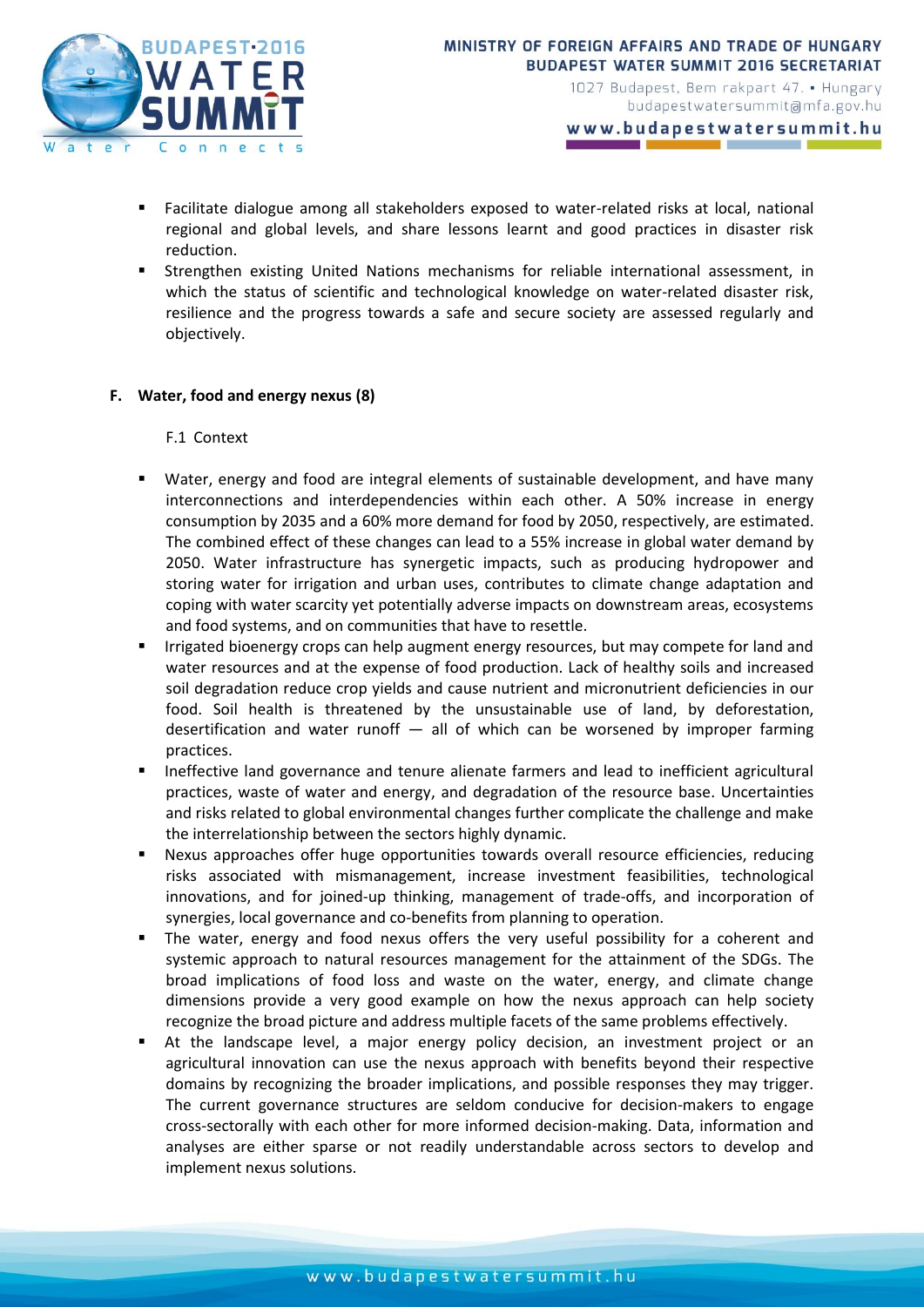

www.budapestwatersummit.hu

#### F.2 Policy recommendations

Improved nexus governance:

- Make sectoral policies especially at the landscape level more inclusive and better coordinated among each other in order to safeguard the environment and secure rights and access to natural resources, in particular for the poor and the underprivileged.
- Give top priority to political support for and constant monitoring of SDG targets to bring about sound, responsible and transparent governance principles that mitigate cross-sectoral competition around resource distribution while addressing both human and environmental concerns.
- Put in place protocols to assess the environmental, water-related and social impacts of policy implementation and developing as well as implementing, monitoring and updating environmental management plans that consider the inter-linkages between natural resources use and management.
- Frame economic policies, price schemes, including tax/subsidies, fees and other production and operational costs set up by national and local governments, regulators and private producers that allow for a nexus approach and reflect resource scarcities without negative side effects for other sectors and the environment.

Improved nexus solutions:

- Stimulate research that is solution-oriented to facilitate technologies and approaches supporting increased integrated resource use efficiency with an eye on the scarcity of interlinked resources.
- Co-design and co-produce solutions, by policy makers in public and private sectors, with the participation of end users, to incorporate resource scarcity and its implications for wellbeing, taking into account the multiplicity of biophysical and socioeconomic contexts, and incorporating appropriate measures to protect smallholders and the disadvantaged groups.
- Enable informed choices by giving open access to data. Decision-makers should make better use of the wide range of data including, for example, from Earth Observations.
- Carry out scenarios-based assessments to explore strategic questions, compare nexus and business-as-usual approaches for their costs and benefits, to review policies and investment decisions, and to create 'common ground' and improved understanding of the interrelations between water, energy and food as well as the underlying drivers.
- Train the next generation of scientists and practitioners to increase capacities to understand the interconnectedness among water, energy and food, develop and implement nexus solutions.

Broad involvement of stakeholders for nexus implementation:

- Bring together the different stakeholders around water, energy and food security strategies by decision makers in governments and private sector.
- **Inform stakeholder dialogue by evidence-based analysis of nexus interactions and the** development of scenarios, strategic visions and response.
- Pay special attention to context-specific issues at various levels, with particular reference to policies on water, energy and food systems using the full spectrum of interactions from exchange of information to shared decision-making and action.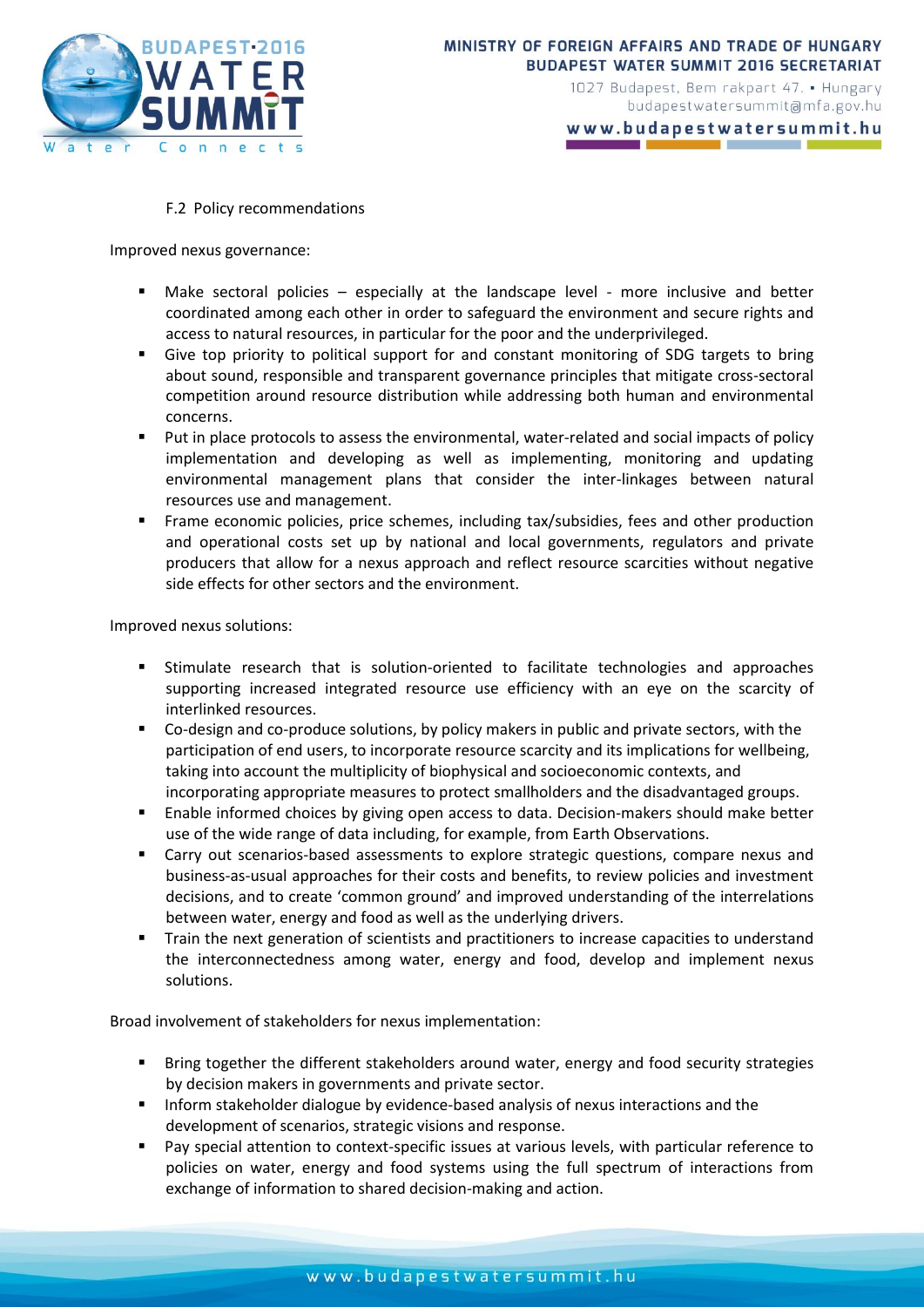

www.budapestwatersummit.hu

### **G. Urban systems (9)**

G.1 Context

- By 2050 the world urban population is expected to nearly double, making urbanization one of the 21<sup>st</sup> century's most transformative trends.
- This poses massive sustainability challenges in terms of infrastructure, basic services, food security and nutrition, health, education, decent jobs, water and sanitation systems. Cities today occupy approximately only 2% of the total land, contribute about 70% of the global economy (GDP), consume over 60% the global energy, emit 70% of greenhouse gases and produce 70% of global waste.
- The very nature of urbanization contributes to water stress, scarcity and exposure to climate change-related risks, especially in deltas (pollution of local waters, salinization of aquifers, and destruction of ecosystems, that serve as barriers to erosion, sea level rises, ground subsidence, landslides, storm surges, and tsunamis).
- Although cities tend to have better access to safe water and sanitation facilities than their rural counterparts, they struggle to keep up with population growth and sprawl.
- Around one-third of the world's urban population live in slum conditions which tend to emerge near rivers, streams, and coastlines that offer informal access to water and peripheral land that provides the city with critical, but often unrecognized, services, including flood control. Slums are characterized by inadequate access to safe water and sanitation and allied infrastructure.
- Urban sustainability can only be assured through careful design, planning and management and review of the complex interactions among environmental, economic, political, and social-cultural factors.
- The current urban water management systems have not yielded desired results in terms of cost effectiveness, management and sustainability. There is need for more integrated planning and management of water within the water cycle.

G.2 Policy recommendations

- Adopt integrated urban water management (IUWM) principles and include other SDG targets that bring alignment of urban development and basin management to achieve sustainable economic, social, and environmental goals, as IUWM aims to avoid fragmentation and duplication in policy- and decision-making.
- Ensure that predictable and sustainable revenues are available from tariffs and/or taxes, to support adequate investments in infrastructure, its operation and maintenance, to ensure service provision for water, hygiene and sanitation, sewage, solid waste management, urban drainage, and storm water management.
- Design subsidies and other support systems to transfer benefits to vulnerable groups, while ensuring that pricing policy of service provision reflects true costs.
- Establish robust legal and regulatory frameworks for sustainable municipal financing on the basis of sustainable debt management, supported by adequate revenues and capacities, by means of local creditworthiness as well as expanded sustainable municipal debt markets when appropriate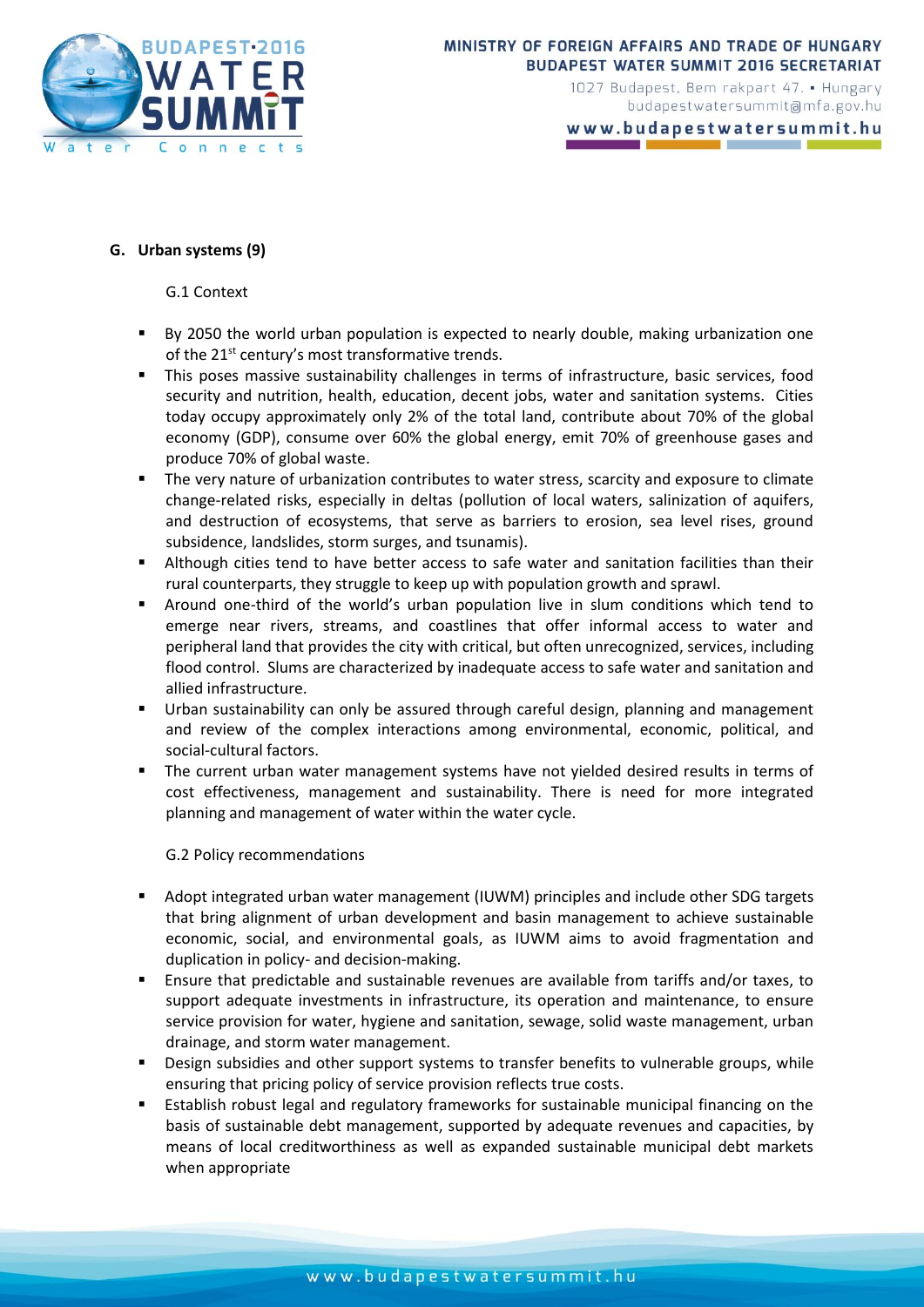

www.budapestwatersummit.hu

- Orientate urban water infrastructure planning and implementation towards efficient outcomes by combining solutions that embrace an "urban ecology" perspective as well as both old and new water and wastewater systems. Urban water infrastructure (grey and green) forms part of integrated urban and territorial development plans, and should be implemented in an efficient, participatory manner, considering innovative, accessible, context specific and culturally-sensitive solutions.
- **Promote conservation and sustainable use of water by rehabilitating water resources within** the urban area, reducing and treating waste water, minimizing water losses (non-revenue water), promoting water reuse, increasing water storage, retention, and recharge.
- Promote the safe use of treated or partially treated wastewater in agricultural land through integration of food and nutrition needs of urban residents, particularly the urban poor, in urban and territorial planning, to end hunger and malnutrition. Clarify overlapping lines of authority in wastewater use regulation between health, agriculture, and water supply.
- Create inventories and monitor emerging contaminants like pharmaceuticals, endocrine disrupting chemicals and personal care products.
- Support social, technological, digital and nature-based innovative research and robust science-policy interfaces in urban and territorial planning and policies leading to institutionalized mechanisms for sharing and exchanging information, knowledge and expertise. This includes the collection, analysis, and dissemination of open, geographicallybased, user-friendly, community collected, high-quality timely and reliable data for participatory data platforms. This would enhance effective urban planning and management, efficiency, and transparency through e-governance, information and communications.
- Support developing countries in order to enable them to establish proper urban water supply infrastructure.
- To ensure integrated urban water management, planning and implementation and establish global and national collaborative "Urban Hubs," which can be used to mobilize knowledge and expertise.
- Involve youth in water governance mechanisms, project planning, implementation and monitoring, as they represent a significant portion of the urbanizing population, there should be provisions for them to be involved.

## **H. Transboundary water systems (10)**

### H.1 Context

- In many watersheds of the world, the amount of shared water between riparian states that have been agreed today will not be there in the future due to increased water scarcity. Climate change may exacerbate the situation.
- **The majority of transboundary basins are not governed by any form of treaty or cooperative** agreement at all yet 40% of the world population lives on transboundary water bodies.
- During the 21st century, water protection and its optimal use are critically shaping foreign policy and international affairs in countries suffering from water scarcity, and this will affect the relations between nations
- The multitude of transboundary water challenges and the diverse nature of their effects suggest that transboundary water must be a priority: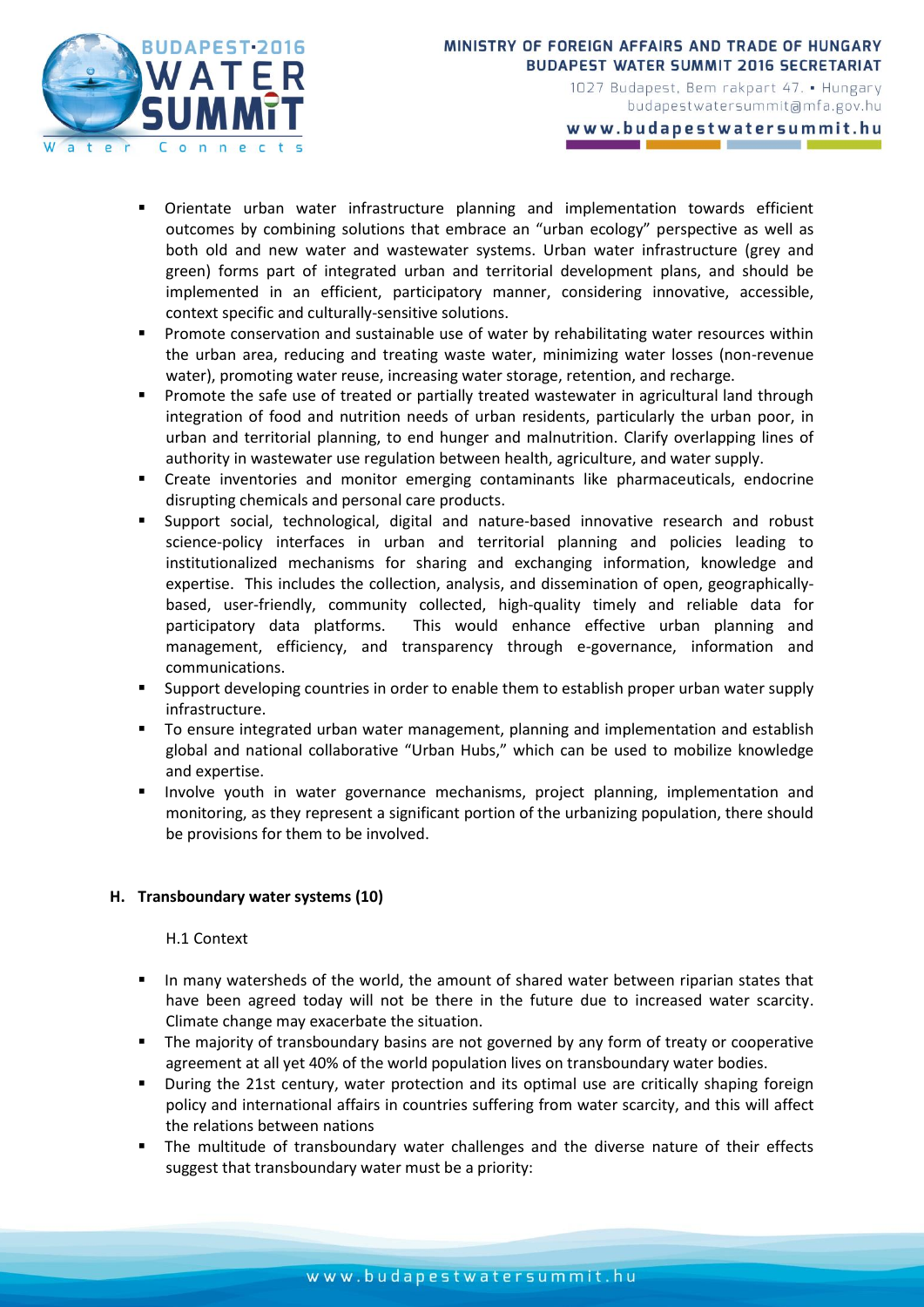

- o Some countries want to keep the *status quo* while others want to renegotiate volumetric allocations.
- o Some countries have access to alternative external financial support or have increased their own resources. Historical and non-traditional financiers are competing to create new types of dependencies, willing to increase their geopolitical gains in specific regions. Also, there are new balances of power in river basins due to different economic, social and political dynamics and trends.
- o As a result, in many transboundary river basins, previous formulas of water allocation are being challenged. This is affecting agriculture, urbanisation, hydro-electricity and therefore livelihoods, trade and economic development, human security and international relations. These challenges require novel cooperative solutions, based on mutually beneficial outcomes.
- All these factors, and others, impact water resources, water services and ecosystems services. They are likely to deteriorate in the near future with a high potential for major conflict generation. This may be the biggest challenge of our generation. The costs of failing to manage them are counted in terms of poverty, conflict, impaired growth and loss of biodiversity.

H.2 Policy recommendations

- Integrate the watershed and transboundary perspectives in water as well as climate planning processes. Adaptation to increasing water scarcity must not cause a threat for water security in a neighbouring country.
- Create stronger transboundary water management/governance institutions and strengthen existing institutions, and implement instruments for improved joint management of transboundary waters on the basis of mutual benefit and consensus.
- Enhance cooperation among riparian states [through relevant arrangements], taking into account the interests of all riparian states.
- Transboundary water cooperation is based on win-win solutions that can contribute to sustainable development and sound management of the transboundary waters between riparian countries and peace and stability of the nations.
- Employ, by all states, their best efforts to promote UN international watercourses conventions (accession, acceptance and ratification) and effective implementation.
- Encourage cooperative efforts in the field of transboundary waters. Current contracting states on transboundary watercourse cooperation call upon or encourage their neighbours and riparian countries to join the existing relevant UN conventions by demonstrating incentives to cooperate.
- Emphasize the linkages of adaptation investments to resiliency and stability in a transboundary context, as most states that are highly fragile or at high risk for instability are also vulnerable to climate-related threats.
- Build water cooperation across boundaries and consider the use of the soft power of water investment to promote cooperation.
- Use joint water resources planning and environmental management to prevent negative cross-sectorial and transboundary impacts and create additional opportunities for equitable and sustainable sharing of benefits from water use.
- Coordinate between the governance and management of freshwater, land and marine systems and prevention of the pollution of surface, ground and coastal waters and oceans.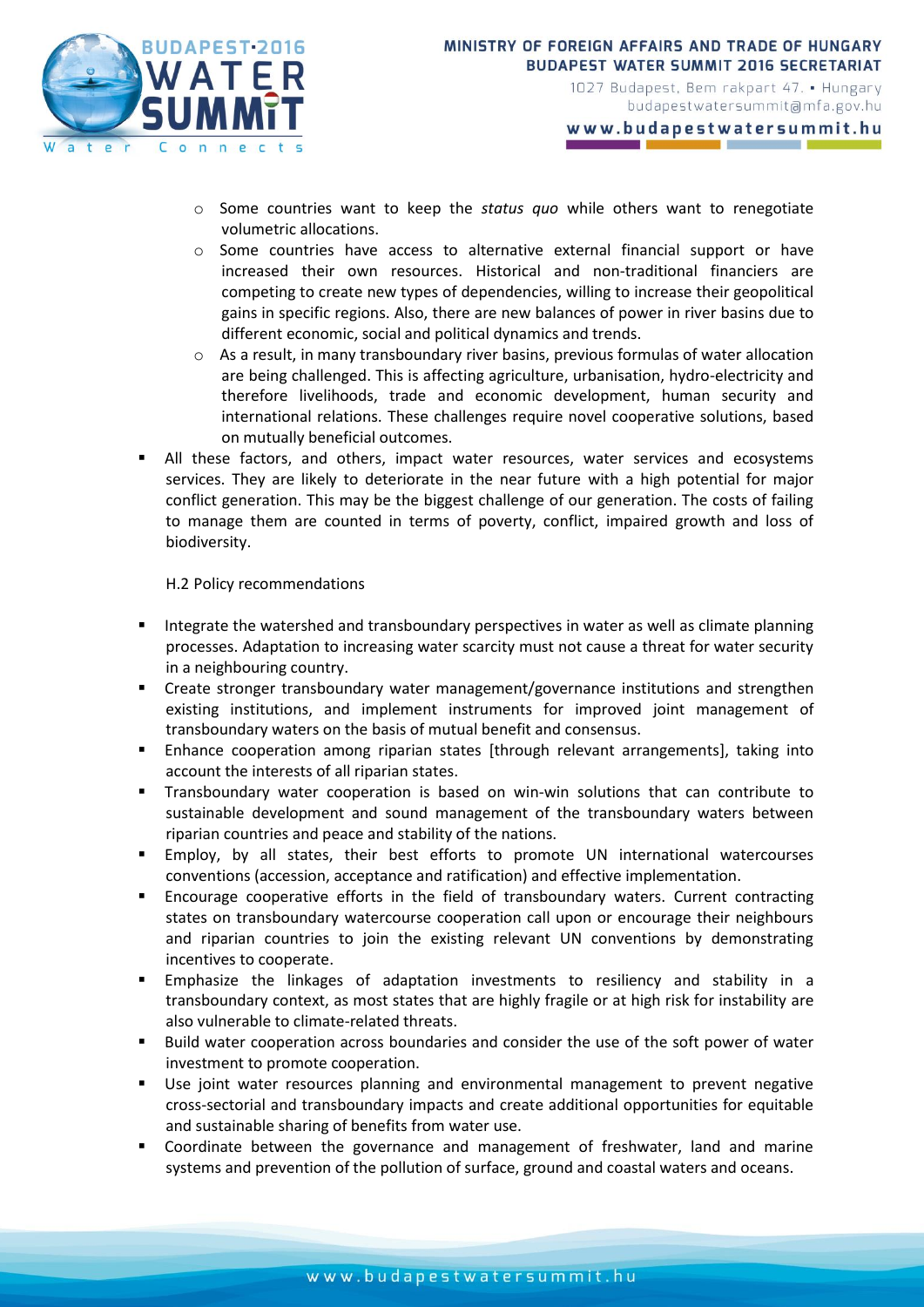

www.budapestwatersummit.hu

 Improve integrated and cross-sectoral approaches to water resources management: Manage freshwater resources in an integrated way in transboundary river basins and aquifers, so to maximise benefits across sectors in an equitable, efficient and sustainable way, foster food and energy security, protect ecosystems and enhance the services they provide, and increase water productivity.

### **I. Indicators and monitoring to enable informed choices (11)**

### I.1 Context

- Measuring, monitoring and reporting on all dimensions of the SDG in a disaggregated way is absolutely essential. The maxim holds: If you do not measure it, you cannot manage it. Without it informed choices and evidence-based policies are not possible. However current lack of data should not stop us from acting!
- Some issues in the SDG agenda are new in this global context, methodologies are currently being tested and data collection does not exist yet. Further, interconnection and trade-offs between different SDG goals and targets need to be well understood and managed in coordinated and complementary ways, as they might otherwise lead to adverse outcomes if the set of actions were not properly pre-designed considering such interlinkages. Moreover, initiatives demand adaptations, different tactics to neutralize or minimize adverse conditions, bring forward planned interventions ad so many other activities. Thus, scientific research and evidence have a key role to play in facilitating the implementation of SDGs through indicator development for assessments and policy engagement from global to local scales and through the provision with means of implementation including finance, building capacities, and technology transfer in addition to the exchange of best practices.
- Providing insight in the outcomes of monitoring activities, including disaggregated data if possible, for civil society organisations can effectively support the implementation of the SDGs. There is a need to share disaggregated data, in order for civil society (including important stakeholders such as women and youth) to support efficient implementation of the water-related SDGs.
- Further, adequate global indicators reflecting the political will of the new agenda and enable informed choices of stakeholders in general are needed. Monitoring, follow-up and review will be key to implementing and addressing the challenges of the 2030 Agenda. A key task for the water community is to increase and improve monitoring capabilities and make the meaning of indicators understood.

### I.2 Policy recommendations

- Build a more exhaustive evidence base, through normative work and monitoring, carried out by national governments. National governments and international organisations need to reinforce their financing to initiatives that are designed to allow better monitoring in countries where access to water and sanitation remains a critical barrier to progress and economic growth to help them to build political commitment and capacity.
- Carry out an intensive assessment of undertaken actions and the progress towards goals and targets for the management of water resources under an SDG scenario. Since SDG 6 and other water-related targets cover aspects not previously monitored, for which data sources and monitoring capacities still need to be developed, an effort must be made to establish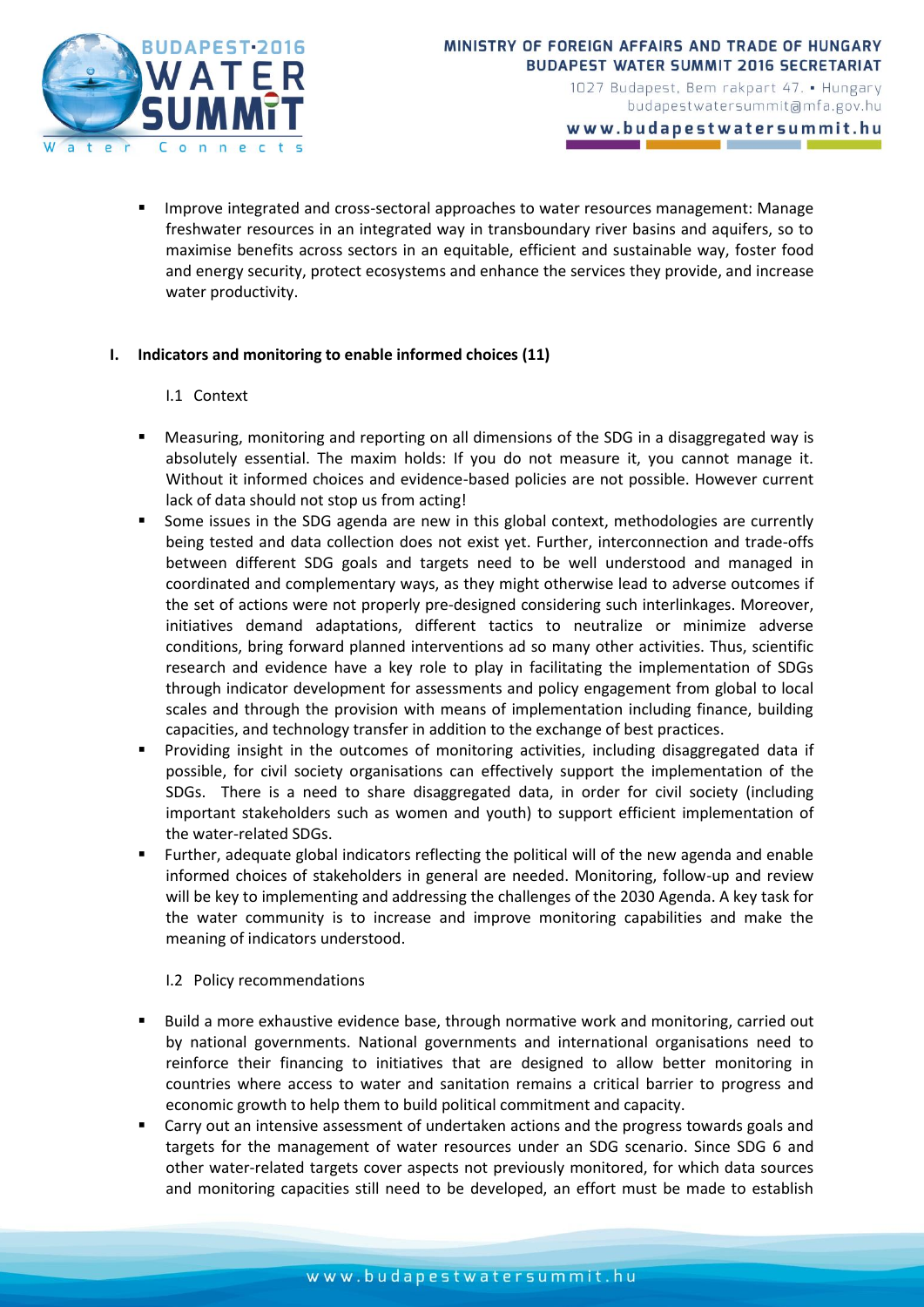

www.budapestwatersummit.hu

them and their indicators with clear procedures, so data cannot only be known but compared and interpreted. To support this requires strong global monitoring coordination between UN agencies.

- Coordinate inputs to be sent to High Level Political Forum (HLPF) and establish a legitimized process to discuss the monitoring results and challenges before the HLPF.
- Develop appropriate indicators (including governance indicators) to identify solutions that address the root cause of the water system problem, governance issues, guide investment in infrastructure building and enable the achievement of multiple objectives that are inherent in SDG 6.
- Develop new sources of data, monitoring of high quality and increased capacities to report accurately on the water–related SDG targets in a coherent manner, considering the interlinkages with other SDGs.
- Place monitoring as a central, coordinated focus in efforts of development partners and UN organisations.
- Encourage the production, collection, use and sharing of data and information, and scientific evidence needed to support water use monitoring and efficiency, using techniques such as water accounting, water auditing or crowdsourcing at the field level.
- Develop for new methods facilitating data gathering, and knowledge sharing between countries.
- Expand existing and create new global water-environmental services observatory to assess progress or backsliding in sustainable management of water assets, combining state-of-theart Earth observations, survey data, and simulation models depicting conditions from worldwide to local scales and with near real-time, operational coverage.
- Devise and establish new indicators to assess the economic impacts of actions (jobs, economic growth, environmental sustainability) and of inactions and to link SDG 6 to other goals and targets.
- Avoid any regression with regard to the level of ambition both in terms of quality (for example, on drinking water), as well as on the encompassing nature of SDG 6.
- Cover issues connected with conditions and changes within the indicators, providing a sense and measurement of actions and covering availability, uses, vulnerability, risk assessment and level of governance of water resources. As water connects, indicators must cover not only the immediate needs of management of water resources and SDG targets but help describe accurately many of the dynamic trends that are occurring among them.
- Carry out primary data collection, monitoring, indicators and modelling to form a cyclic process to map the situation, determine trends and the need to introduce corrective measures.
- Employ in situ and remote sensing technologies to support the assessment of water targets and identify emerging risks.
- Encourage use of citizen/schools/youth water in quality monitoring and environmental management.

## **J. Water governance (12)**

J.1 Context

 The governance landscape for freshwater management has changed in the last 25 years. It has come to the pinnacle of political and business attention. However, it lacks adequate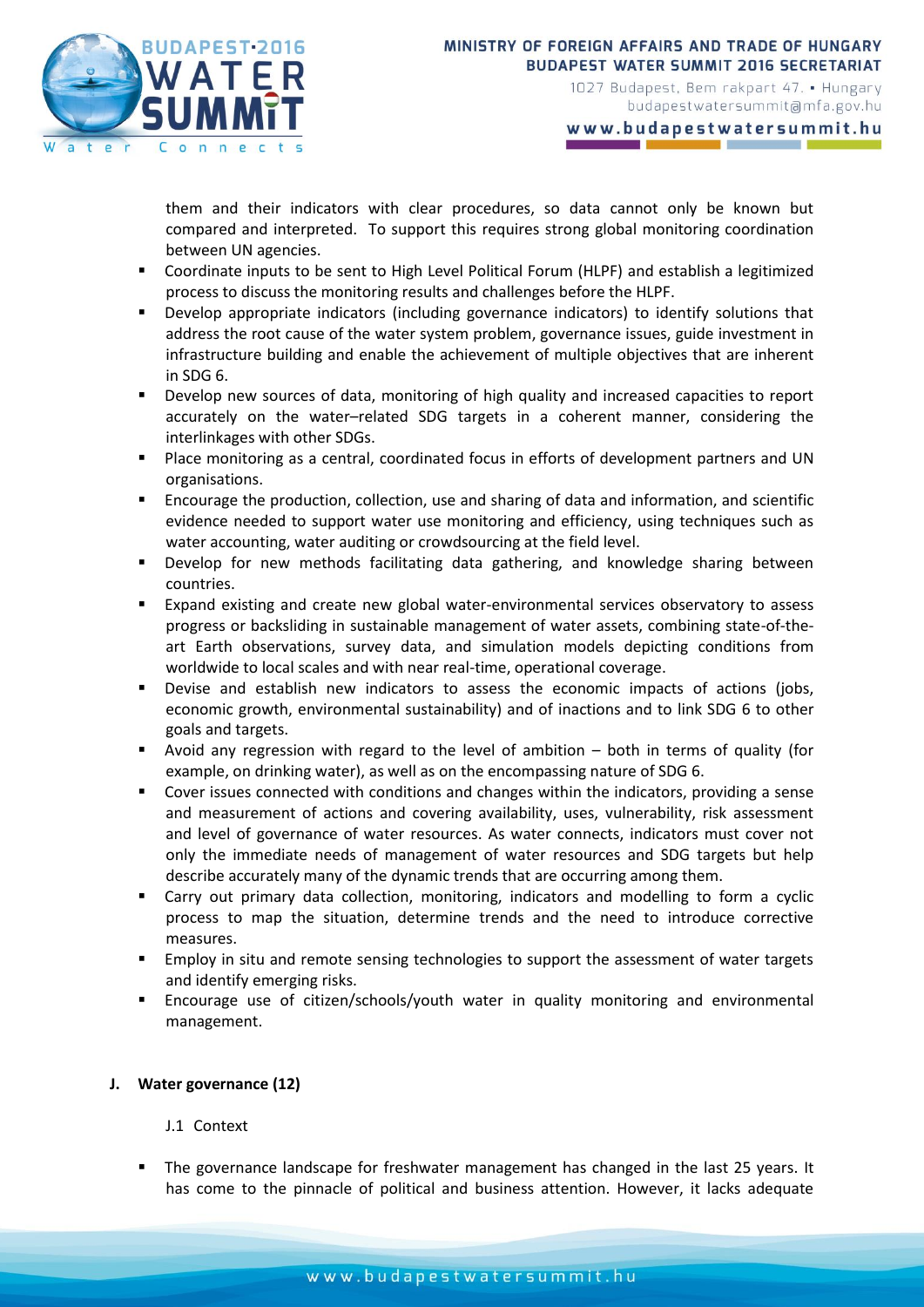

www.budapestwatersummit.hu

mechanisms both at global and national level, since responsibilities are spread over multiple ministries and (UN) agencies. SDG 6 was identified in a report to the UN Secretary-General as one of the two SDGs that completely lack a coordination mechanism in the UN. This needs to change.

- Information flows more easily and potentially sheds greater light on deficiencies, failures and unsustainable use and practices. In addition, the water sector holds intrinsic characteristics that make it highly sensitive to and dependent on multi-level governance.
- Water connects across sectors, places and people, as well as geographic and temporal scales. In most cases, hydrological boundaries and administrative perimeters do not coincide. Freshwater management (surface and groundwater) is both a global and local concern, and involves a plethora of public, private and other stakeholders in the decision-making, policy and project cycles.
- Water in the current approaches of managing it, is a highly technical and thus capitalintensive sector, with great risks that prevent investment where coordination is essential. Water policy is inherently complex and strongly linked to domains that are critical for development, including health, environment, agriculture, energy, spatial planning, regional development including job generation and poverty alleviation.
- To varying degrees, countries have decentralized and allocated increasingly complex and resource-intensive responsibilities to sub-national governments, resulting in interdependencies across levels of government that require co-ordination to mitigate fragmentation and lack capacity, responsibility allocation and finances.
- Coping with future water challenges raises not only the question of "what to do?" but also "who does what?", "why?", "at which level of government?" and "how?" Policy responses to meet water-related SDGs will only be viable if they are coherent, if stakeholders are properly engaged, if well-designed regulatory frameworks are in place, if there is adequate and accessible information, and if there is sufficient capacity, integrity and transparency. Water governance systems (more or less formal, complex, and costly) should therefore be designed according to the challenges they are required to address.

## J.2 Policy recommendations

- Clearly allocate and distinguish roles and responsibilities for water policymaking, policy implementation, operational management and regulation, and foster co-ordination across these responsible authorities.
- Manage water at the appropriate scale(s) within integrated basin governance systems to reflect local conditions, and foster co-ordination between the different scales.
	- $\circ$  Strengthen, support and empower river basin/catchment organisations so that they become autonomous, fully resourced and financially sustainable.
	- o Stress basin level management based on, inter alia, water planning, public participation and the sound management of physical infrastructure and natural systems as a means to effectively tackle the water security related challenges. Stress basin level management based on, inter alia, consensus, mutual benefit, and public participation, for the purpose of realizing sound water planning and the sound management of physical infrastructure and natural systems as a means to effectively tackle the water security related challenges.
- Encourage policy coherence through effective cross-sectoral co-ordination and harmonization, especially between policies for water and the environment, health, energy, agriculture, forest, fisheries, industry and land use.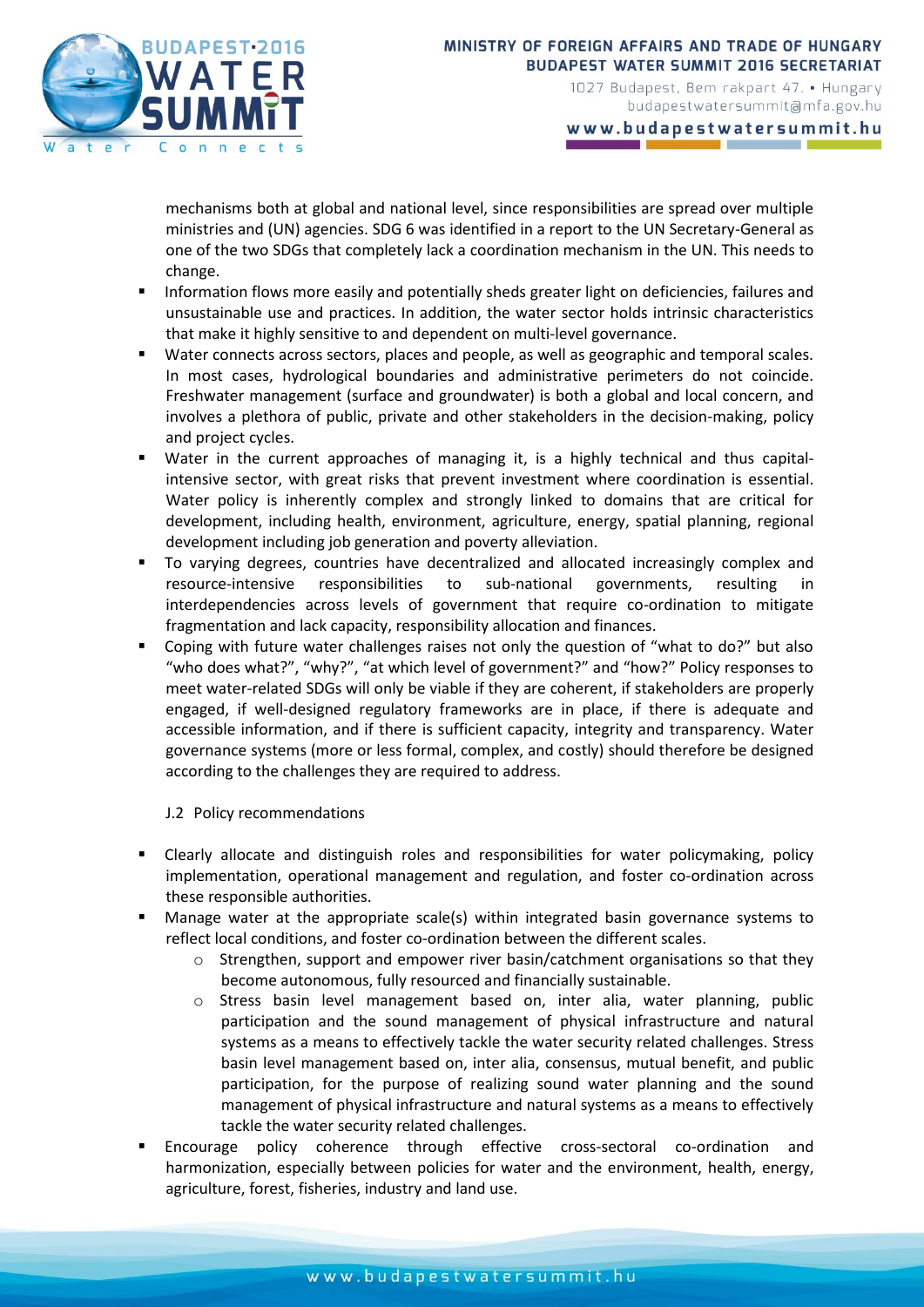

www.budapestwatersummit.hu

- Adapt the level of capacity of responsible authorities to the complexity of water challenges to be met, and to the set of competencies required to carry out their duties.
- Produce, update, and share timely, consistent, comparable and policy-relevant water and water-related data and information, and use it to guide, assess and improve water policy.
	- $\circ$  Improve existing programs and tools to ensure support for member states in their national implementation process.
	- Encourage open access data sharing portals. There is a need for an "open data policy" for a free exchange of data, otherwise data collections will always remain an uncompleted task.
	- $\circ$  Support the adoption and use of new technologies in data collection, processing and sharing through earth observation tools (satellite, remote sensing and GIS), smart phones, unmanned aerial vehicles (UAV's) or drones that complement national and local data.
	- $\circ$  Facilitate methodological and other technical innovation to fill data gaps from in situmonitoring stations through other data sources, like remote sensing data and through modelling, in order to provide an adequate international basis for an assessment of water quality and of the pressures leading to adverse effects. This is a prerequisite for targeted planning and implementation of measures.
	- o Facilitate the use of modern modelling tools for improved decision-making in combination with simplified graphic user interfaces. The usage of sector data by regulatory authorities and ministries, for example, should be increased to inform the reporting on SDG 6 on national and global level.
	- o Increase investments in building independent and impartial national water and sanitation related statistical capacities and strengthening statistical quality and standards.
- Ensure that governance arrangements help mobilise water finance and allocate financial resources in an efficient, transparent and timely manner.
- Ensure that sound water management regulatory frameworks are effectively implemented and enforced in pursuit of the public interest, where appropriate.
	- o Establish water regulators for bulk, raw or treated use, where appropriate. Water business tends to be a monopoly and its part of the reason for failures in many instances. Regulators should inject competition, performance based service provision and protect the customer.
- Promote the adoption and implementation of innovative water governance practices across responsible authorities, levels of government and relevant stakeholders.
	- o Add behavioural scientists to planning, policy, mergers and acquisitions teams at all levels.
	- $\circ$  Apply innovative and applicable technologies to develop water policies and to build sound and effective action plans linking science, technology, policy and practice.
- Mainstream integrity and transparency practices across water policies, water institutions and water governance frameworks for greater accountability and trust in decision-making
- Promote stakeholder engagement for informed and outcome-oriented contributions to water policy design and implementation.
- Encourage water governance frameworks that help manage trade-offs across water users, rural and urban areas, and generations.
- Promote regular monitoring and evaluation of water policy and governance where appropriate, share the results with the public and make adjustments when needed